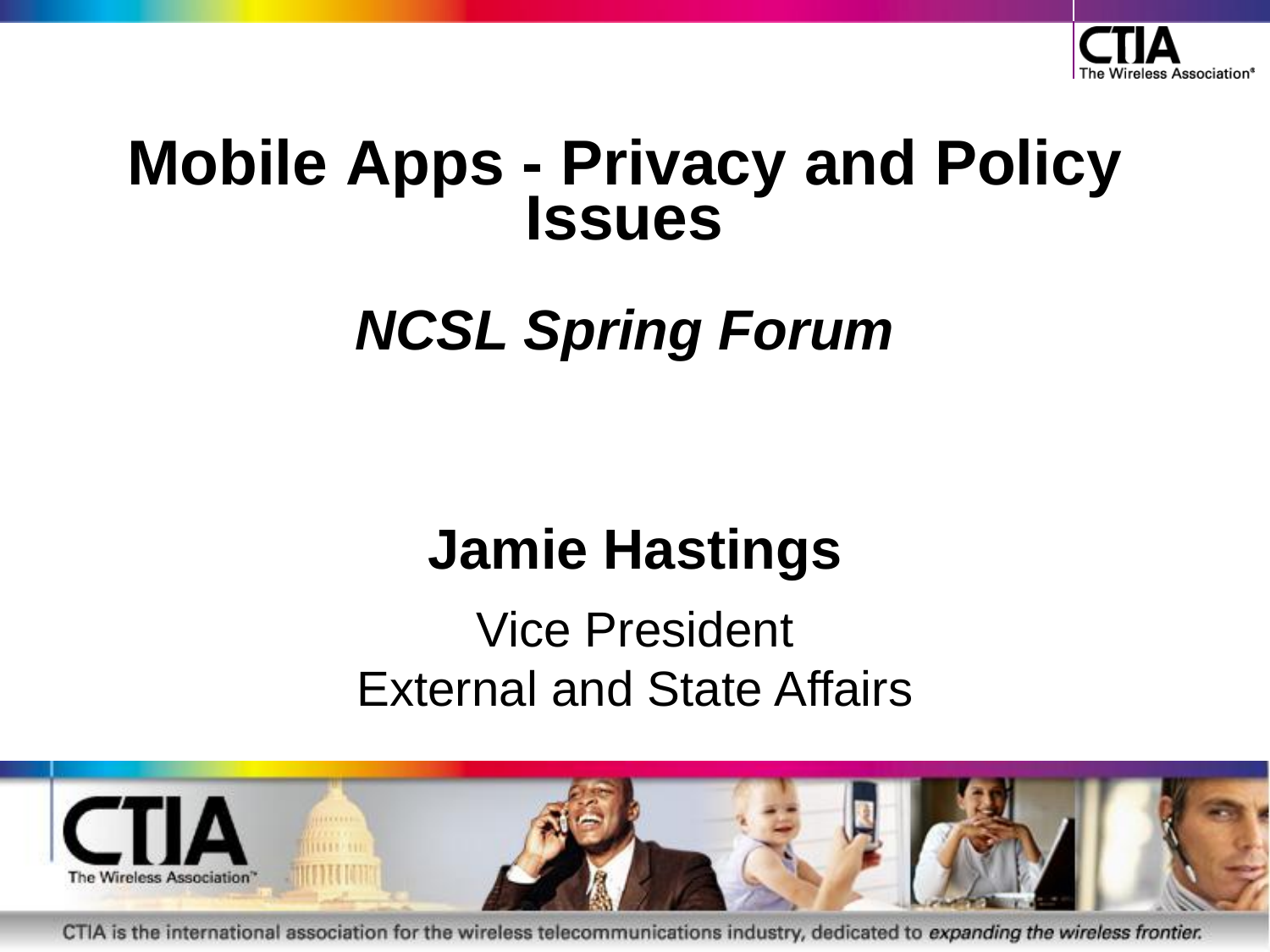## **CTIA – The Wireless Association®**

- ess Association®
- More than 250 member companies, representing all facets of the industry – service providers, manufacturers, vendors, etc.
- Represents all sectors of wireless communications
- Advocates for the industry at the FCC, in Congress, with the Administration and in the States
- Hosts two annual industry shows
- Supports The Wireless Foundation
	- Promotes wireless safety and responsible use
	- Educates children, parents, teachers, and policymakers on how to benefit from wireless
	- Encourages environmentally-responsible green cell phone practices

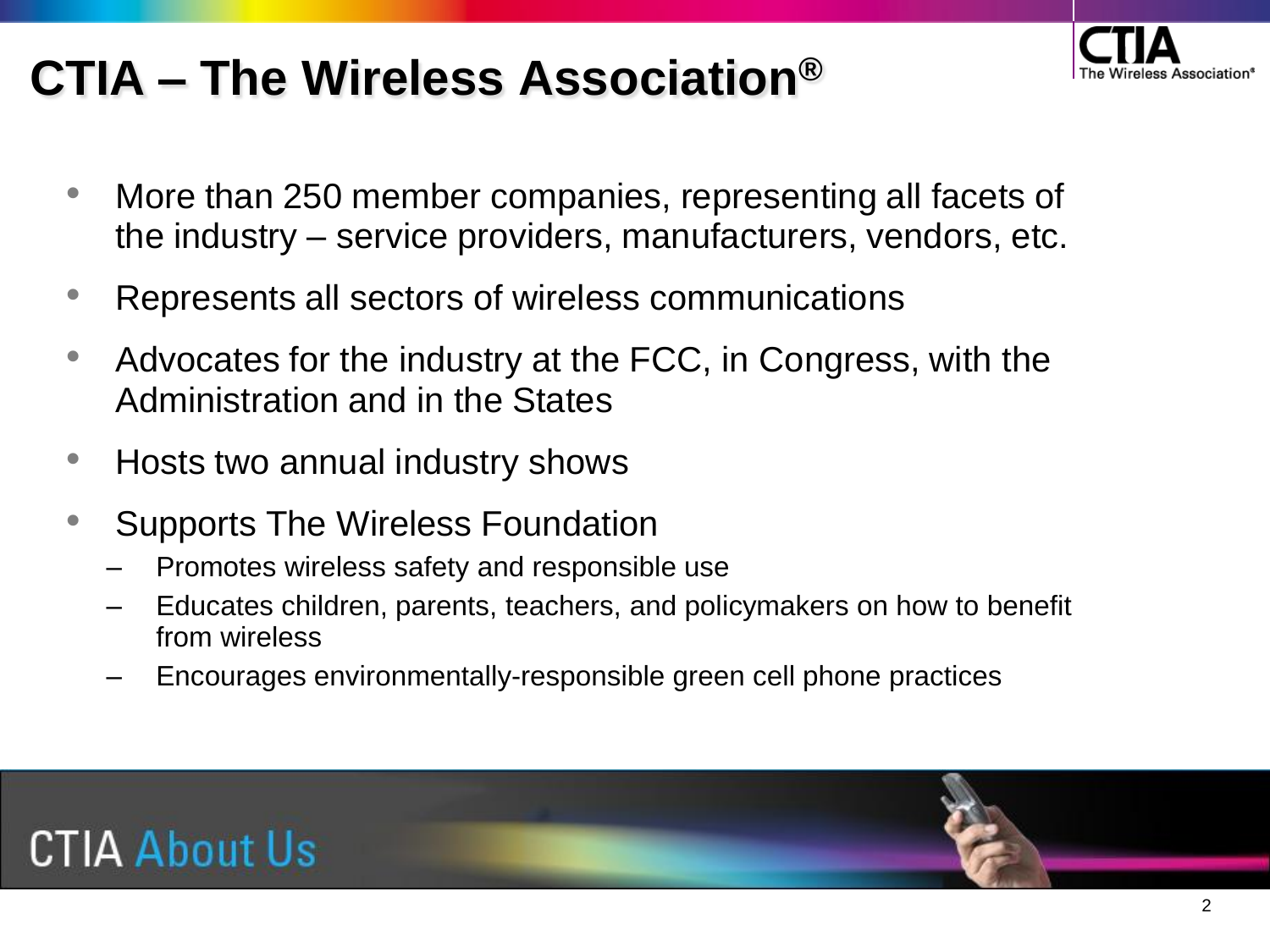

#### **U.S. Wireless Industry at a Glance**

•As of December 2012:

–326.4M active wireless subscribers with a wireless penetration rate of 102.4%

–Wireless network data traffic increased by 69.3% over 2011 – 1.468M megabytes

–152.1M active smartphones and wireless-enabled PDAs; up 36.4% over 2011

–22.3M wireless-enabled tablets, laptops and modems up 10.2% over 2011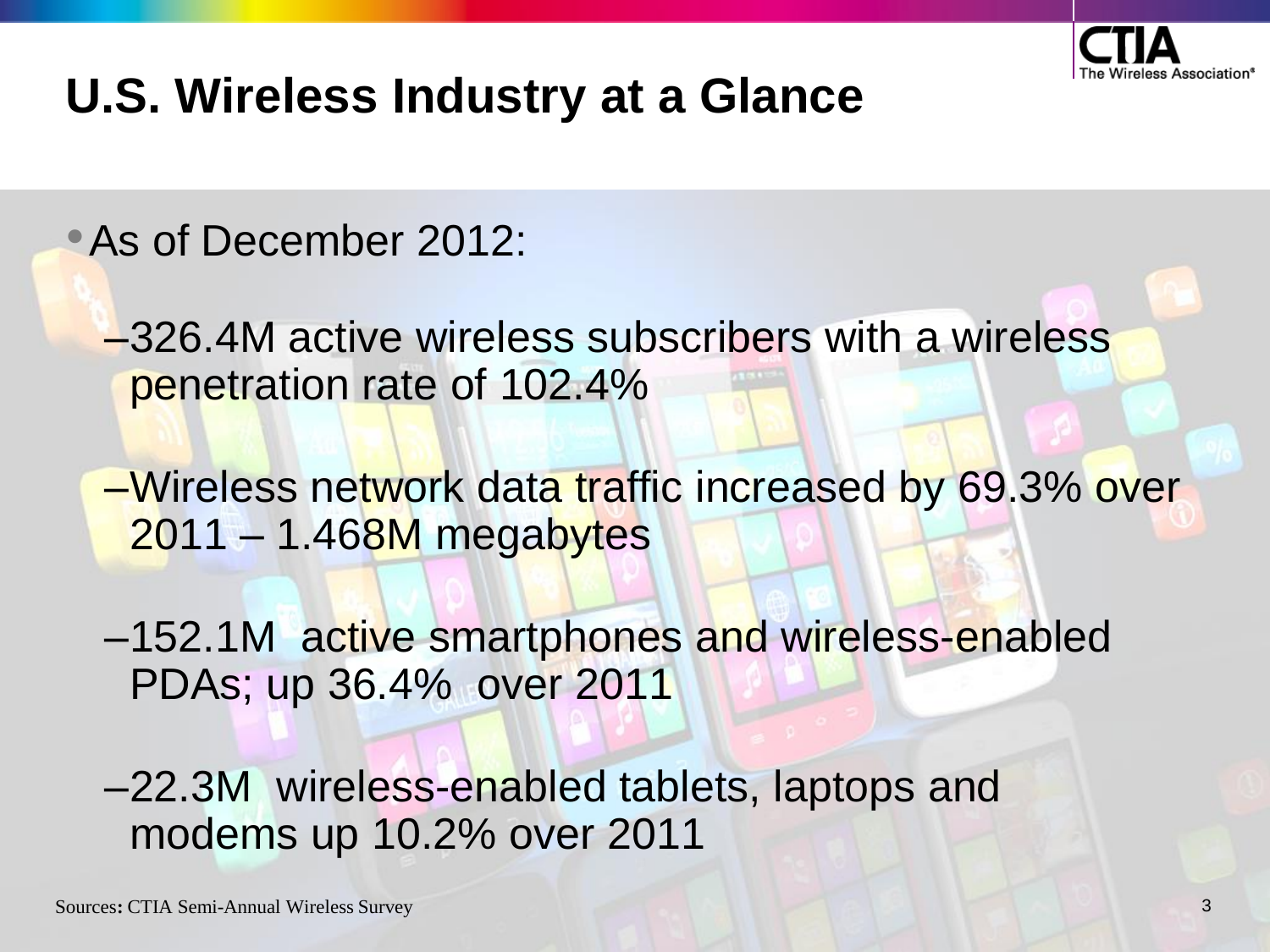

#### **Economic Benefits of Wireless**

- •U.S. wireless providers invested \$30.1 billion in 2012 which is 25% of the world's total wireless expenditures
- •Supports directly or indirectly 3.8 million jobs
- •Carriers directly employ >240,000
- Pays wages 65% higher than national average

Sources**:** Recon Analytics Report; *available at:* http://reconanalytics.com/2012/04/essential-engine-of-us-economic-growth/ 4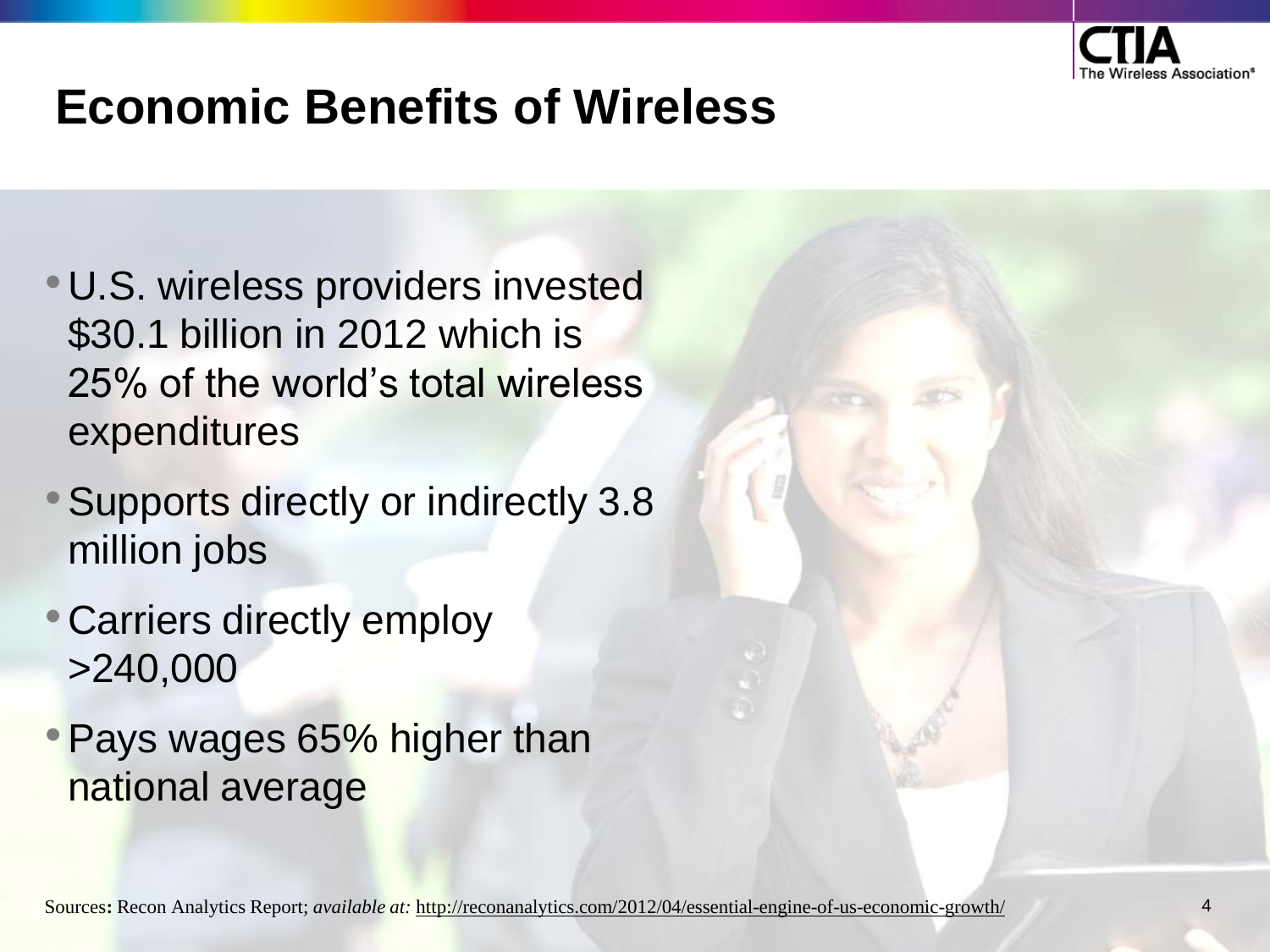

## **The Growing App Economy**

- Over 2.4 million apps available on more than 11 different operating systems from more than 28 independent noncarrier stores
- In 2011, the mobile app revenue was almost \$10 billion, but by 2016, it's expected to be more than \$46 billion
- 36 billion apps are expected to be downloaded worldwide this year
- Apple iTunes and Android Market application stores first opened in 2008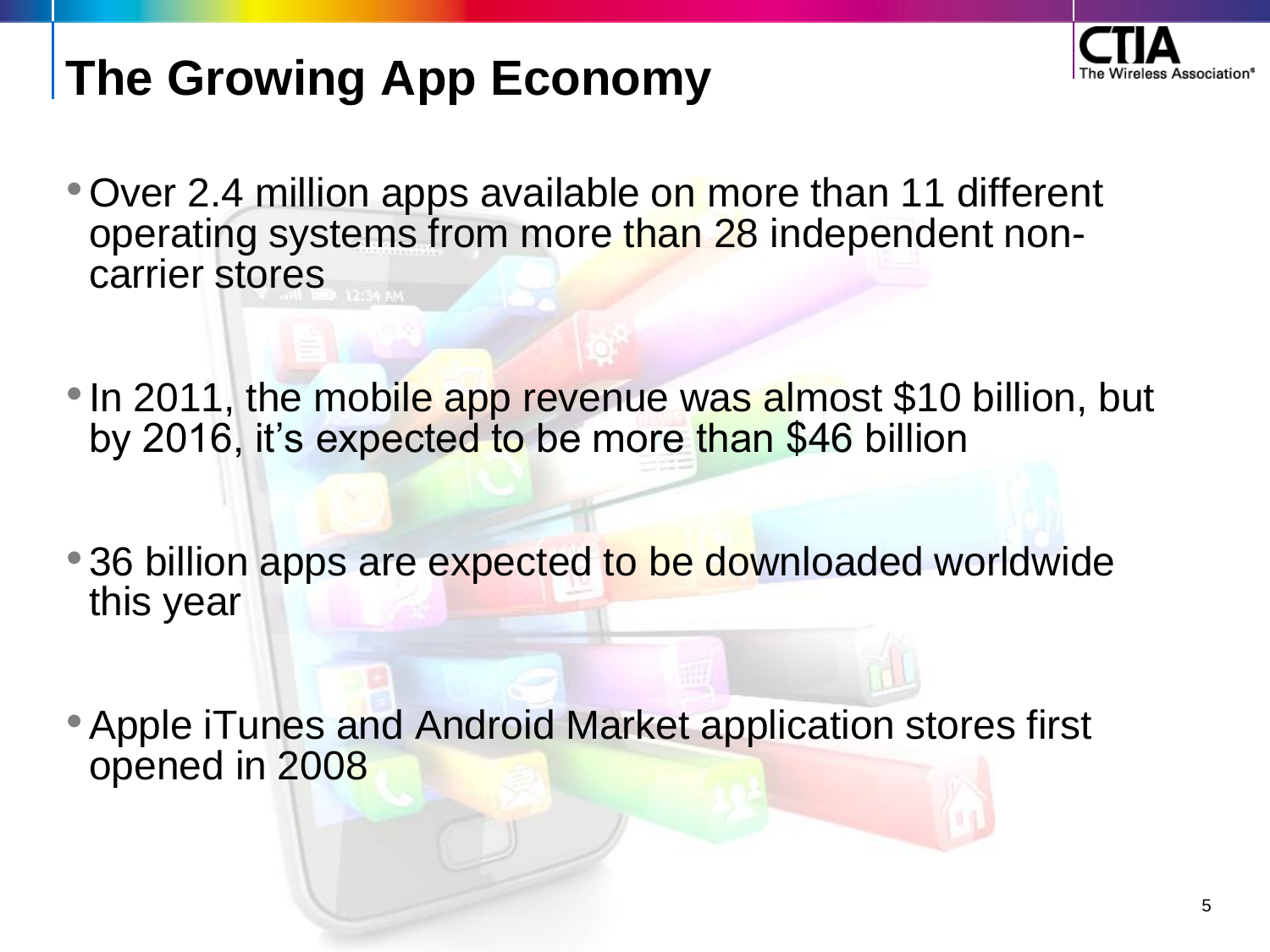

#### **Economic Impact of the App Economy**

**App Economy Impact - Top 10 State Economies**

*Millions of dollars, annual rate*

- 1. California \$8,241
- 2. Washington \$2,671
- 3. New York \$2,313
- 4. Texas \$1,183
- 5. Massachusetts \$1,143
- 6. New Jersey \$1,087
- 7. Georgia \$1,062
- 8. Illinois \$847
- 9. Virginia \$788
- 10.Pennsylvania \$632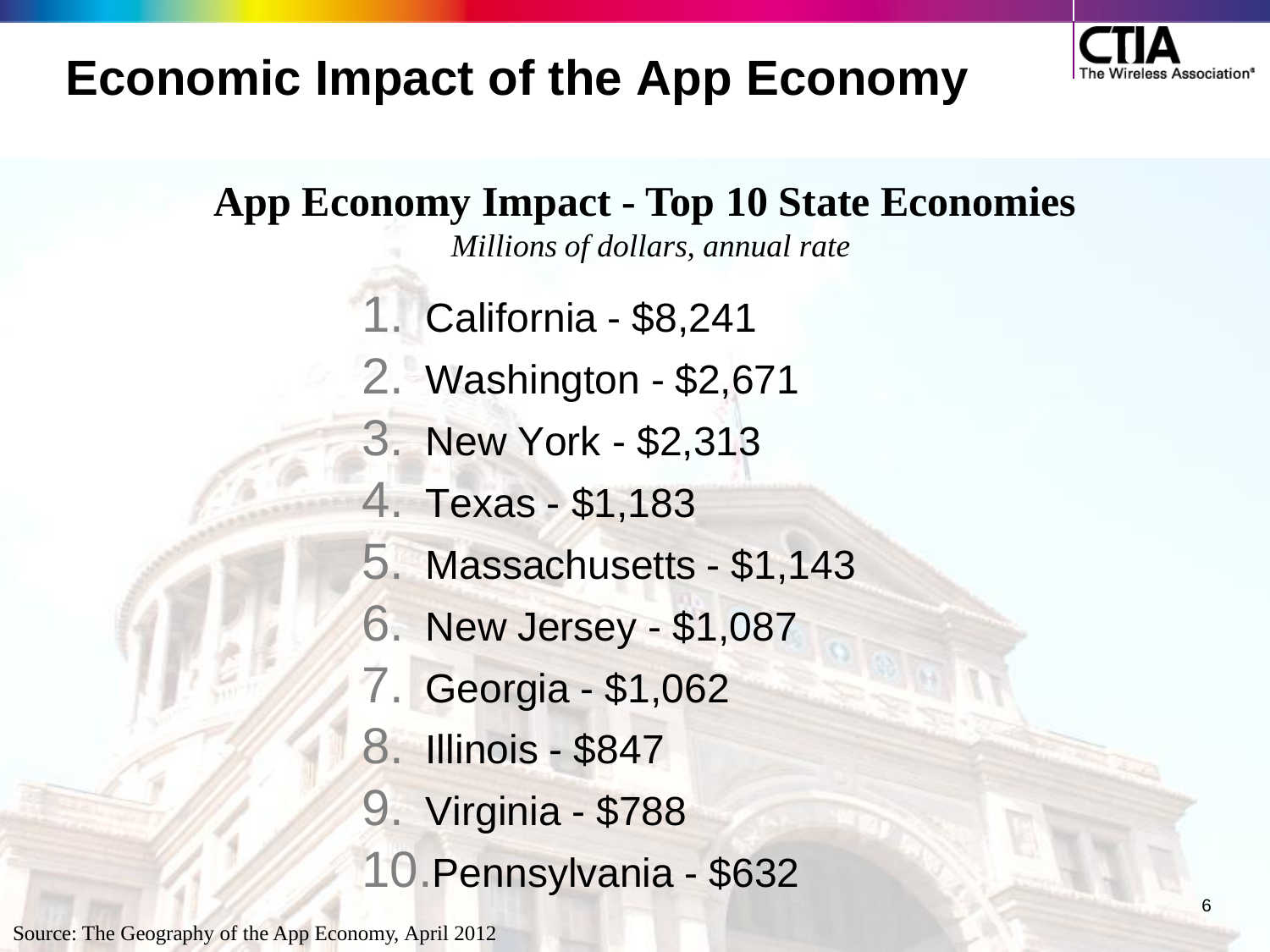

7

#### **Economic Impact of the App Economy**

**Top 10 States for App Economy Jobs**

*In thousands*

- California 151.9
- 2. Washington 49.8
- 3. New York 39.8
- 4. Texas 25.0
- 5. Georgia 24.0
- 6. Massachusetts 21.4
- **Illinois 19.9**
- 8. New Jersey 19.5
- 9. Virginia 15.0
- 10.Florida 14.6

Source: The Geography of the App Economy, April 2012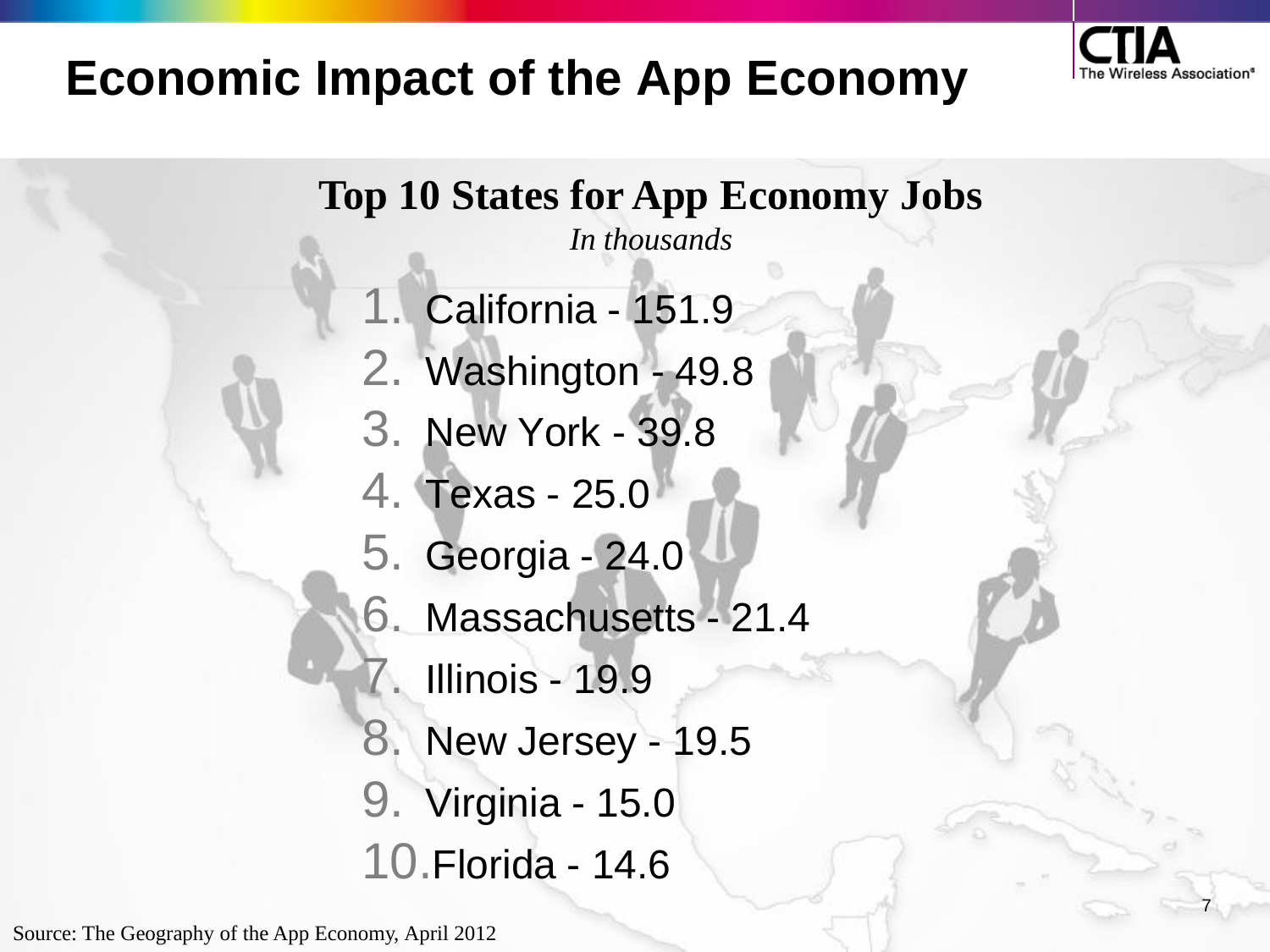

### **Case Study: Louisiana Economic Development**

- •Louisiana has been actively recruiting app developers
- •Gameloft and Electronic Arts have relocated parts of their business to Louisiana
- •Attempting to attract or create 10,000 app economy jobs within 7-10 years
- Louisiana is ranked 48<sup>th</sup> in app economy jobs and economic impact

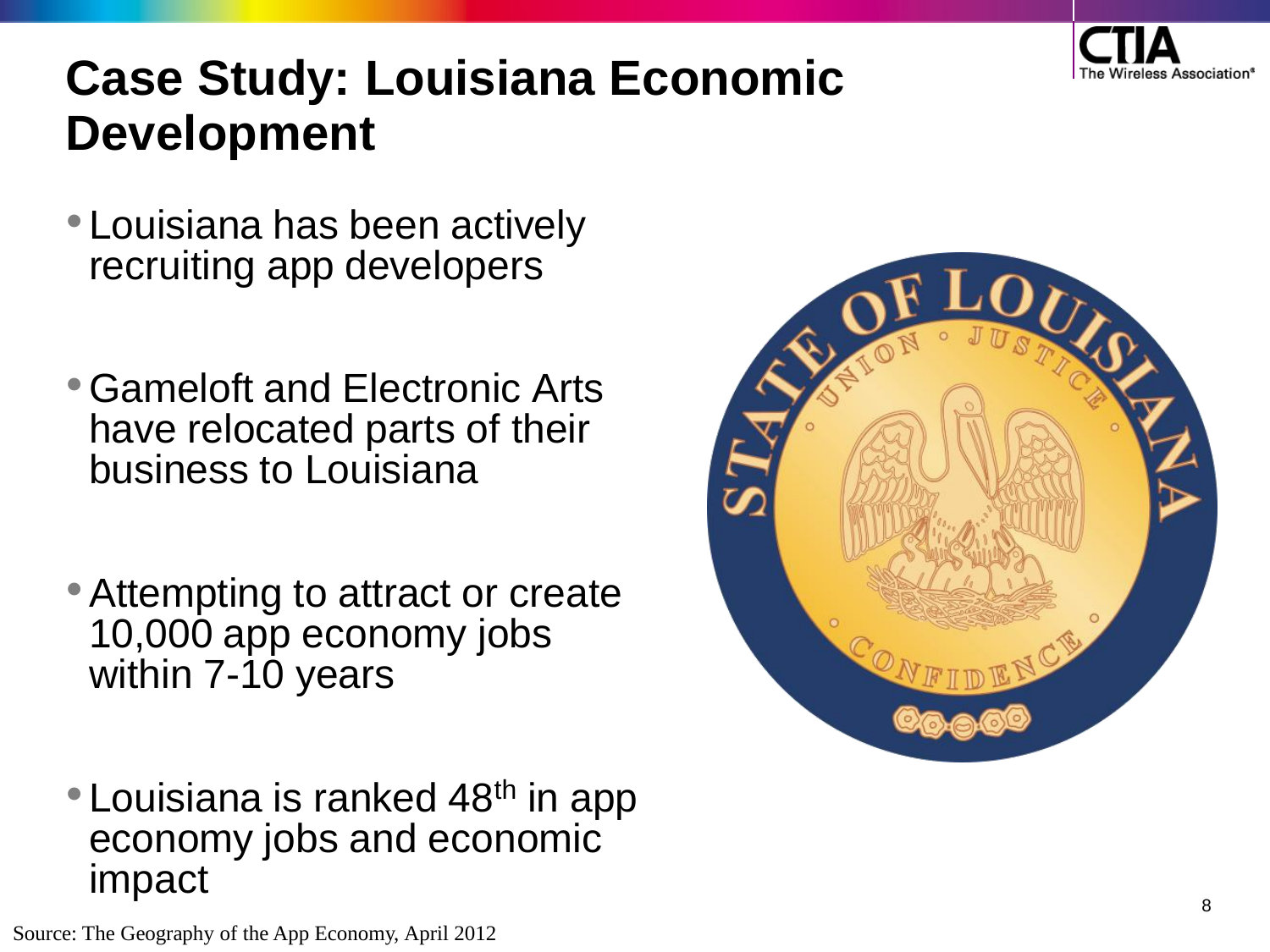

## **Expanding mHealth Initiatives**

- •Use of remote monitoring
- •The FCC's National Broadband Plan outlines massive savings from mHealth initiatives
- 25% of the U.S. population lives in rural areas, only 10% of physicians practice in these areas
- •Chronic disease treatment costs over \$1.4 trillion each year, but using mHealth could mean a savings of more than \$21.1 billion per year

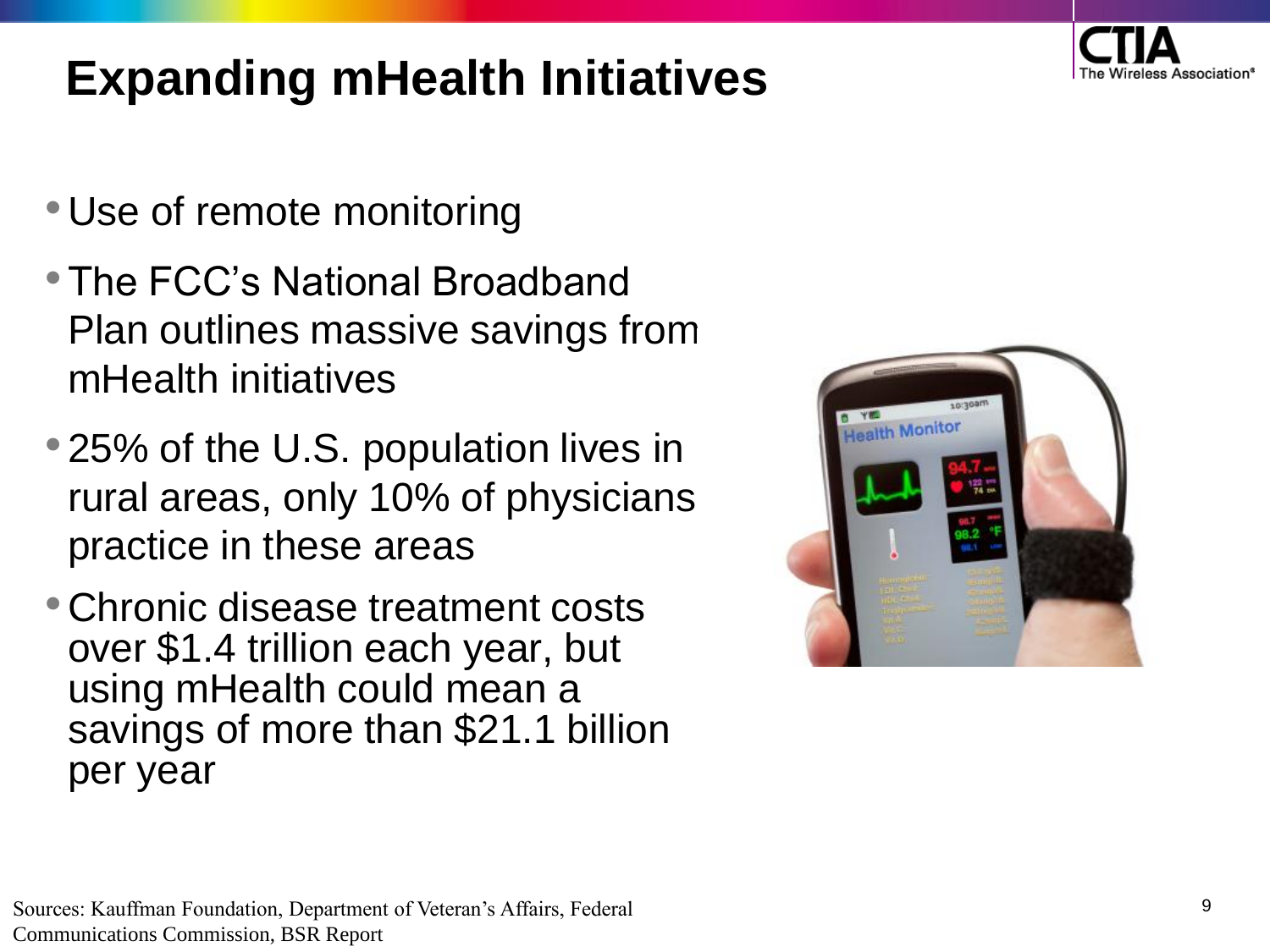

#### **mEducation and mCommerce Benefits of Wireless**



- mEducation helps increase test scores and student confidence among students
	- 85 percent of students participating in Project K-Nect that reported feeling more successful in math
- The push for increased use of e-textbooks will offer more children educational tools
- •68% of under banked consumers in the U.S. own a mobile phone – reaching them by mobile is ideal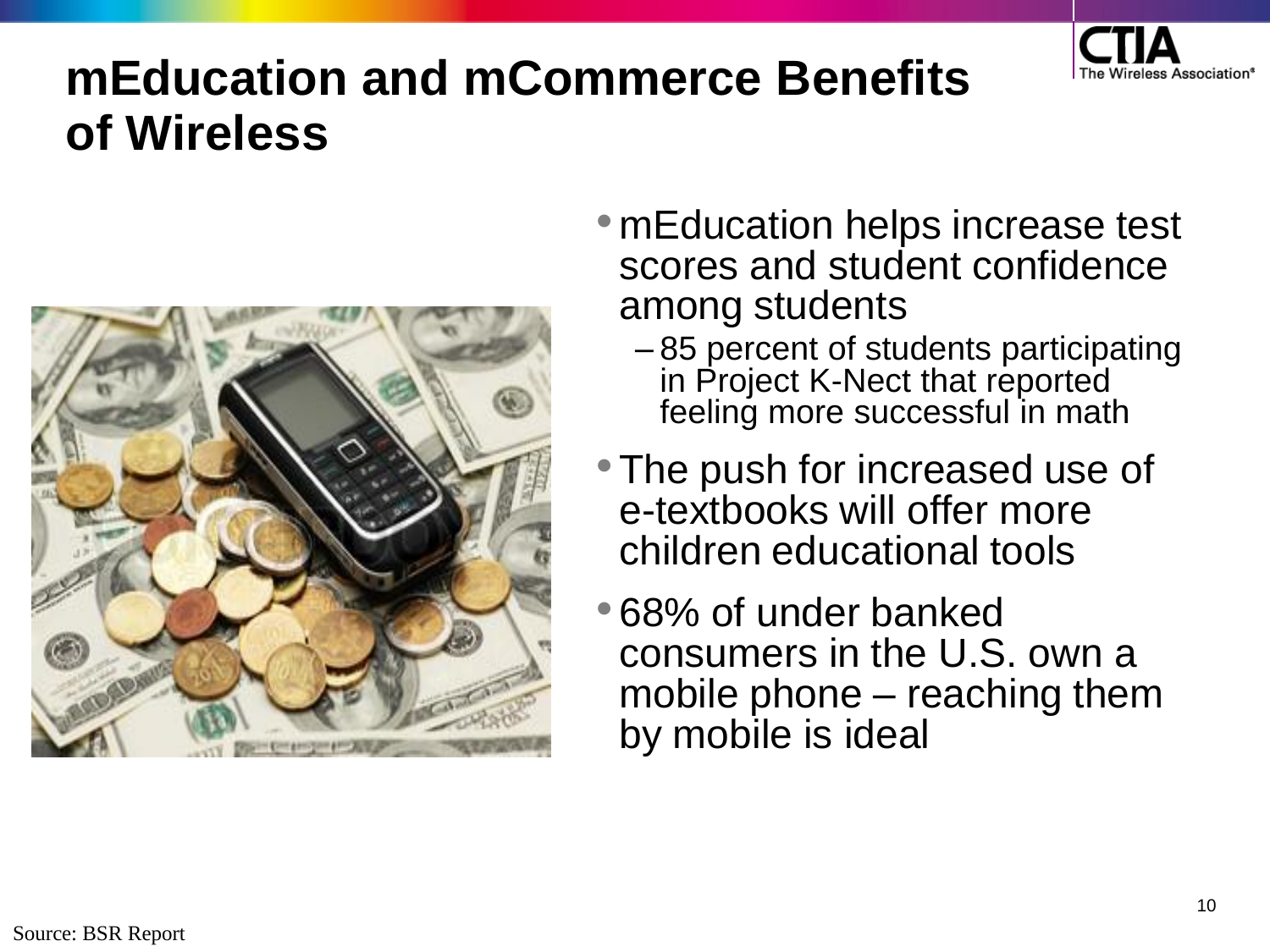### **Industry Engagement on Privacy Issues**



#### **• CTIA's Consumer Code for Wireless Service**

- Disclose Rates and Terms of Service to Consumers
- Make Available Maps Showing Where Service is Generally Available
- Provide Contract Terms to Customers and Confirm Changes in Service
- Allow a Trial Period for New Service
- Provide Specific Disclosure in Advertising
- Separately Identify Carrier Charges from Taxes on Billing Statements
- Provide Customers the Right to Terminate Service for Changes to Contract Terms
- Provide Ready Access to Customer Service
- Promptly Respond to Consumer Inquires and Complaints Received from Government Agencies
- **Abide by Policies for Protection of Customer Privacy**
- Provide Consumers with Free Notifications for Voice, Data and Messaging Usage, and International Roaming

• Almost 97 percent of U.S. wireless subscribers are covered by CTIA's Code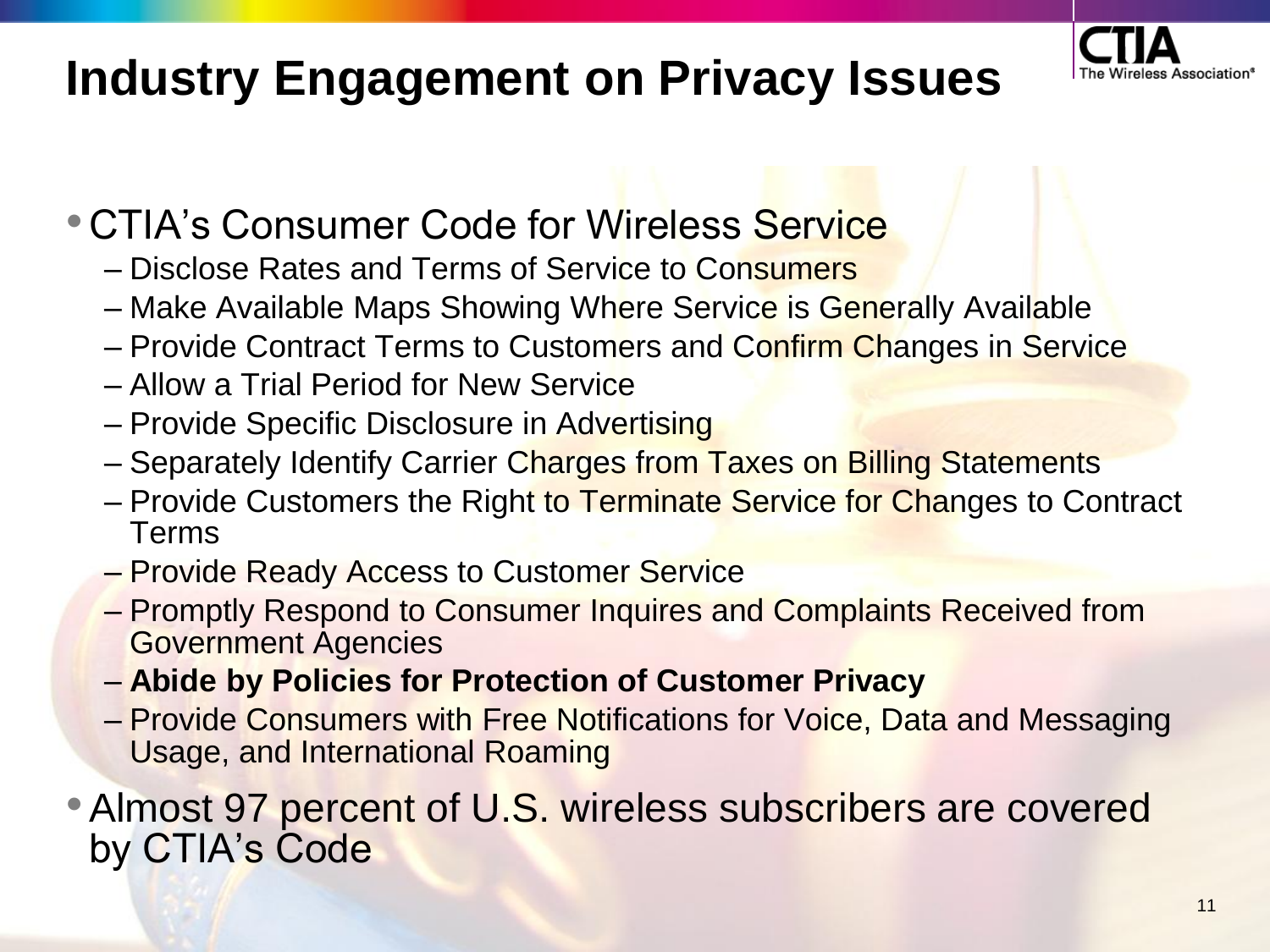

## **CTIA's LBS Best Practices**

- •CTIA has developed best practices and guidelines for Location-Based Services (LBS) found in countless mobile apps
- Based on two fundamental principles: user notice and consent
	- LBS Providers must ensure that users receive meaningful notice about how location information will be used, disclosed and protected
	- LBS Providers must ensure that users consent to the use or disclosure of location information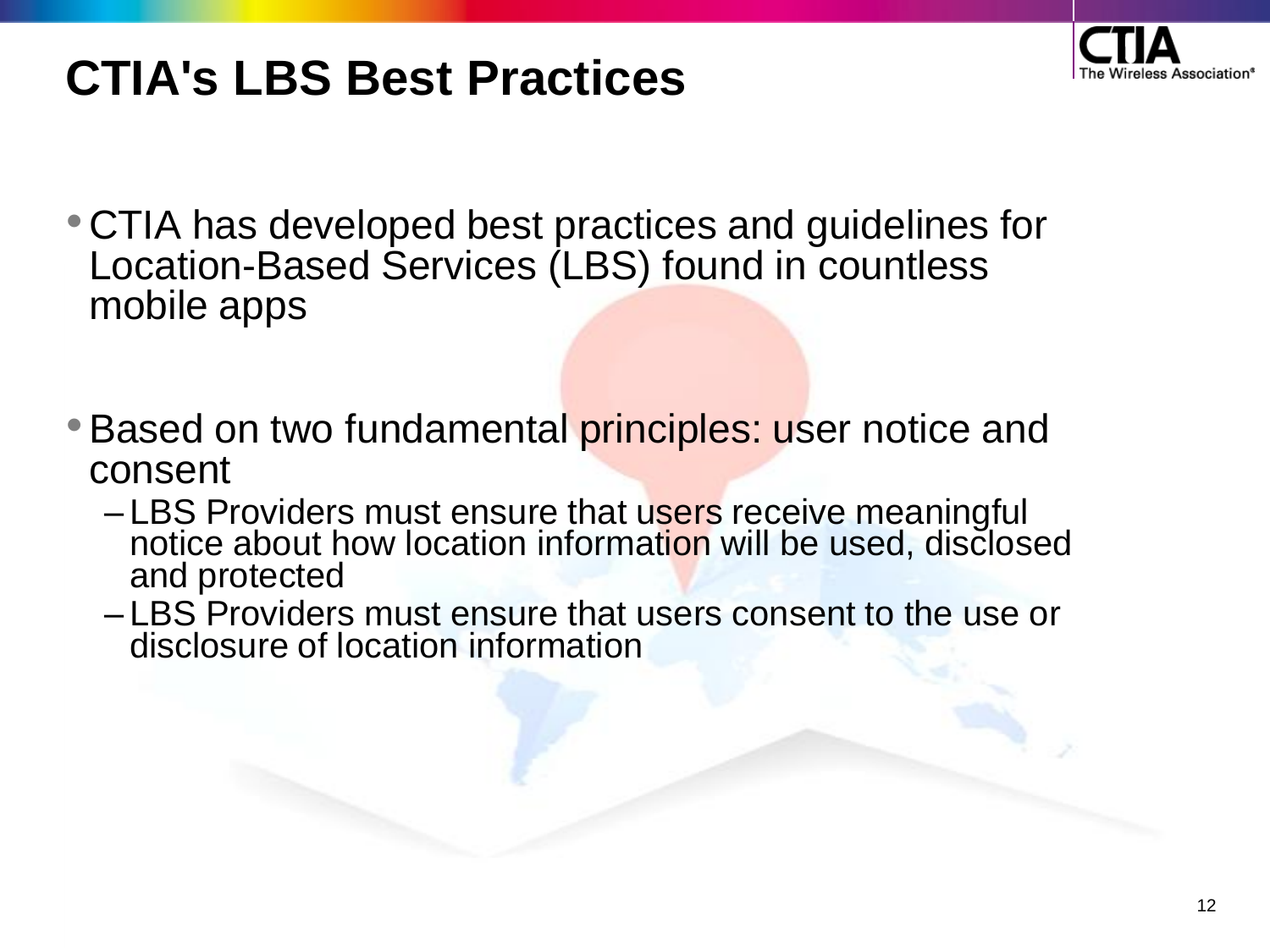

## **CTIA's Growing Wireless**

- •56 percent of children, age 8 to 12, have a cell phone
- •CTIA has helped expand wireless protections for children through multiple initiatives
	- CTIA Mobile Application Rating System with ESRB
		- These ratings provide concise and impartial information about the content and age-appropriateness of apps
	- –Promotion of parental management tools and filters
		- Parents can tailor their children's access to apps, content, websites, and purchasing authority
	- –Growing Wireless tips and guides for parents
		- CTIA offers parents and families guidance how to best use wireless features safely and effectively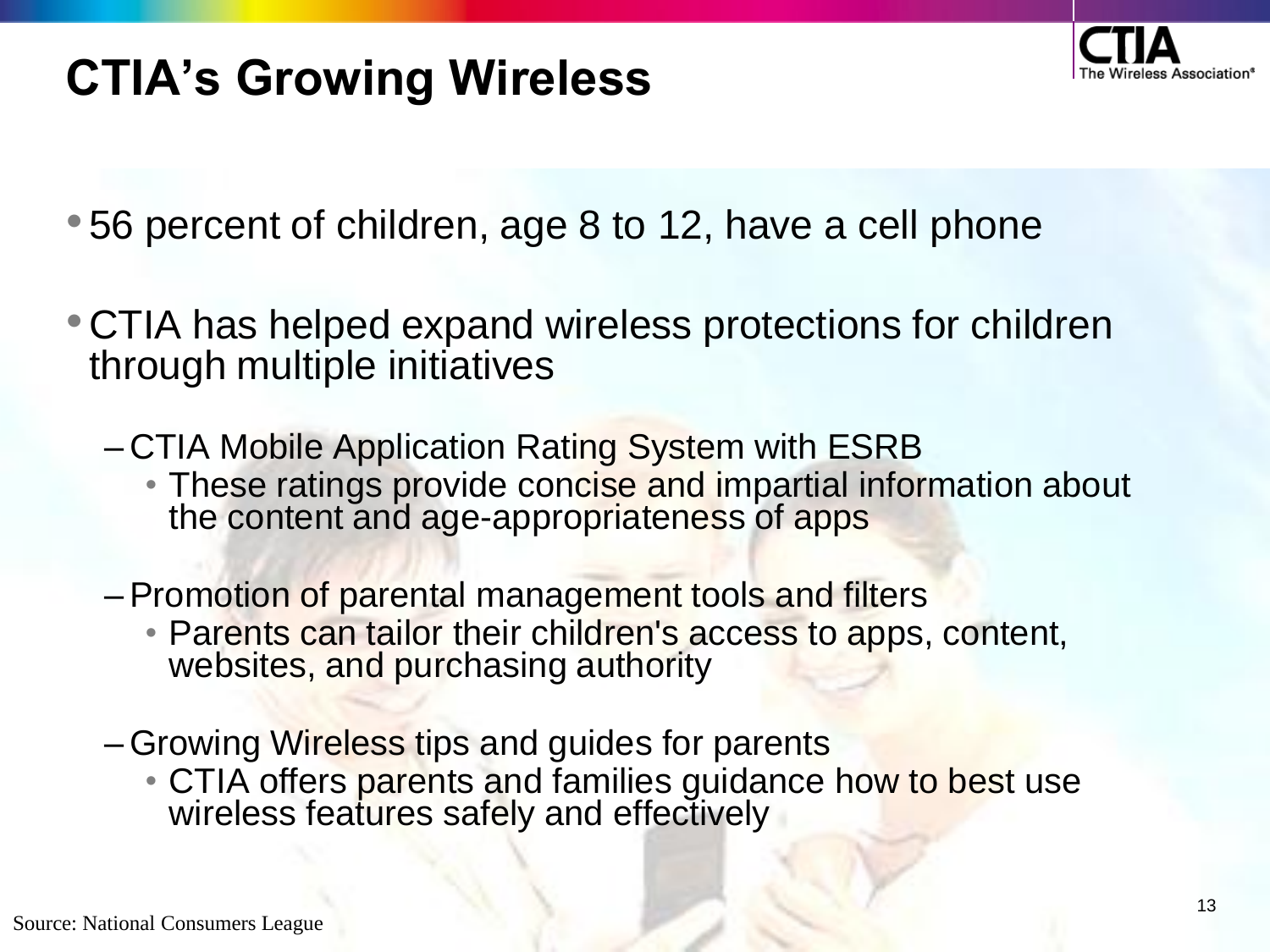

## **CTIA Carrier Member Privacy Policies**

- •Employee Training
- •Billing System Controls
- •Fraud Investigation Units
- •Step-by-Step Privacy Setup Instructions for **Customers**

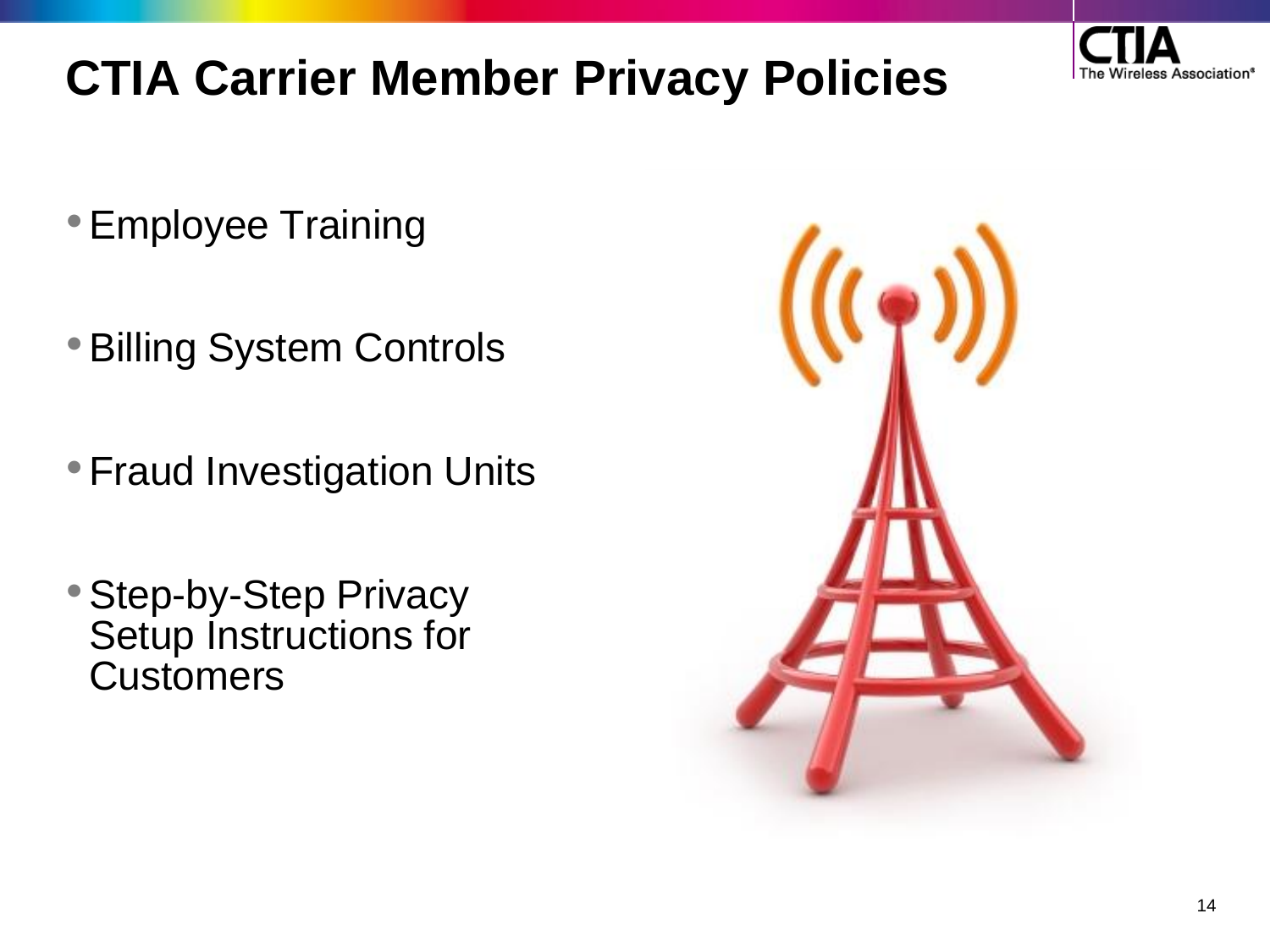

#### **FTC Guidance on Mobile Privacy Disclosure**

- •The Federal Trade Commission released a staff report in February that provided guidelines meant to improve mobile privacy disclosure WITHOUT TO TEAMSFERADILITY - MALEE
- •Recommendations for operating system providers:
	- –Obtain affirmative express consent from customers before allowing apps to access sensitive content (like geolocation)
	- Create a one-stop "dashboard" to allow consumers to review the content accessed by the apps
- •Recommendations for app developers:
	- –Ensure privacy polices are easily accessible via app stores
	- Improve coordination and communication with ad networks and other third parties